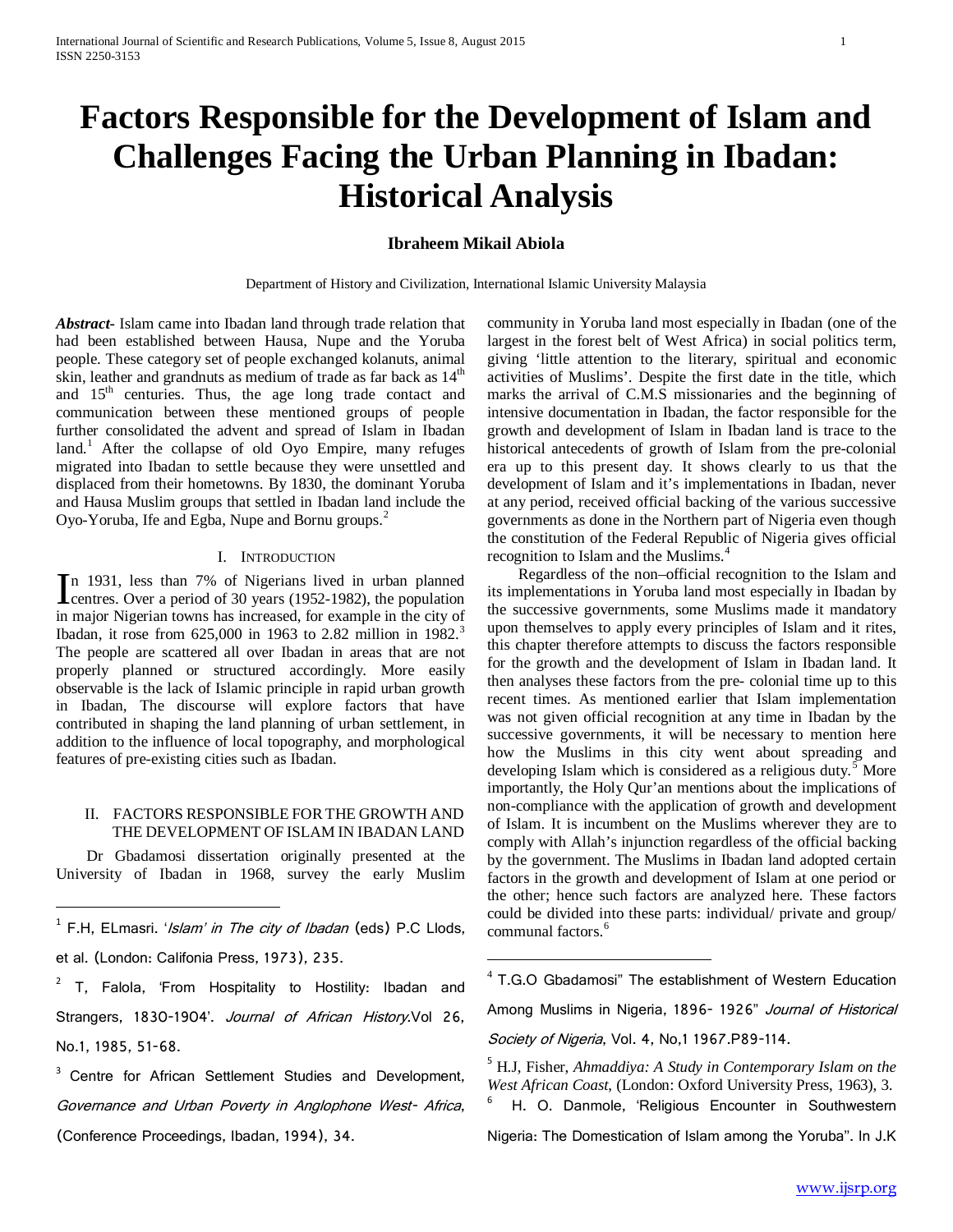#### **INDIVIDUAL FACTORS**

 This factor as the name implies, centres on how individual Muslims in Ibadan tried to comply with the Shari'ah law in their private life and affairs. Moreover, Sharia'ah encompasses all spheres of human life. It is never confined to legal matters only; it deals with general and legal matters. Sharia'ah is also divided into legal theory and legal practice.<sup>[7](#page-0-6)</sup> The legal theory subsumes every relevant act under one of the five legal categories which are: recommended, indifferent, obligatory, disapproved and forbidden. The legal practice however deals with the execution of the legal theory in the law courts, many Muslims of Ibadan seems to apply Sharia'ah in the first instance on matters that could be classified into legal theory. For instance the Muslims in Ibadan keep to fundamental principle of Islam as well as conduct all other religious duties in accordance with the teachings of Islam.<sup>[8](#page-1-0)</sup>

 From the above, this research has tried to establish the way individual factor responsible for the growth and development of Islam in Ibadan land. This is done on the basis of self conviction to the course of Islam and there is no government that can say no to this when Nigeria constitution gives room for fundamental rights including that of religion which is clearly specified under 'Right of freedom of thought, religion and conscience'.<sup>[9](#page-1-1)</sup> Moreover, from the perspective of religious matters, it is to be mentioned at this juncture that effort of some Muslim royal fathers (*Obas)* before and during the colonial era could be considered as individual approach towards the development of Islam in the city of Ibadan. Among the royal fathers who used their royal influence as Obas to contribute to the development of Islam in their domains. Oba Okunola Abass, Olubadan Alli Iwo, Oba Yesufu Kobiowu, Oba Salawu Akanni Aminu, Oba Yesufu Oloyede Asanike and Oba Yunusa Ogundipe Arapasowu dispensed the growth and development of Islam on legal matters during their reigns as Olubadan of Ibadan land.<sup>[10](#page-1-2)</sup> The singular initiatives of this Obas led to the growth of Islam in their domains for some time even after their demise before it was later abrogated by the democracy system of government.<sup>[11](#page-1-3)</sup>

# **COMMUNAL FACTOR**

 Although the British colonial masters abrogated the growth and development of Islam initiated by some non Muslim *Oba*s in Ibadan but the successive governments did not yield to the demand to not official recognize Islam as one of the religion in

<span id="page-1-4"></span>Olupana and Terry Rey (eds.). Orisa Devotion as World Religion: The Globalization of Yoruba Religious Culture.

(Wisconsin University Press, 1997), 202-235.

<span id="page-1-6"></span><span id="page-1-5"></span><sup>7</sup> Walker Anold, *The Preaching of Islam: A historical of the*  <sup>8</sup> S, Akeem, *Shariah attempt Implementation in Ibadan*, (Salem

<span id="page-1-8"></span><span id="page-1-2"></span><span id="page-1-1"></span>

<span id="page-1-9"></span> $\overline{a}$ 

<span id="page-1-7"></span><span id="page-1-0"></span>books and Publishing, 2001), 32-33.<br><sup>9</sup> Ibid. <sup>10</sup> See O, Raheemson, The Rise and Growth of Islam in Ibadan, in G.O, Ogunremi, (ed). *A Historical Culture and Social Economic Study of African City*, (Ibadan: Oluyole Club, 1988), 16.

<span id="page-1-3"></span> $11$  Ibid.

the city, the Muslims of Ibadan did not give out but adopt Islam and not completely to the application of Sharia'ah on legal matters.<sup>[12](#page-1-4)</sup> This factor was employed by Muslims groups to avail them the opportunity of spreading Islam among the people or give room for Muslims who voluntarily wish to be judged in accordance to the Islamic rites, some Muslims groups and organization in the city made it a point of duty to be judged according to Islamic rule among their membership while communal efforts of some Muslims within the city gave birth to independent shari'ah implementation, the secretariat for Shariah court is in *Oja Oba* Mosque, the mosque which is the centre mosque of Ibadan land.<sup>[13](#page-1-5)</sup>

#### **GROUP FACTOR**

 This method refers to the method employed by some Muslims group and organization in the city of Ibadan for application and implementation of Islamic rites. The utmost of the groups is *Zumuratul- Mumin* who has branches in other parts of Yoruba cities, wherever they are here in all Yoruba cities, they bring themselves together under a leadership and start adopting the implementation of Shari'ah among their membership, this group is popular known as *Bamidele*, [14](#page-1-6) a name after its founder late Abdul- Salam Bamidele of Amunigun, Ibadan.<sup>[15](#page-1-7)</sup> The members of this group are fully committed to the doctrines and practice of the group which include the spread and development of Islam, wherever they are and whatever number they may be, they appoint a leader, who supported by sectional heads, insist on the implementation of Islamic doctrine. The house of the overall leader in the town is used as the court where all Islamic doctrine and matters were administered. Such matters on which they apply Shari'ah include divorce (*Tal'aq*), inheritance (*Mirath*) and adultery (*Zina*).<sup>[16](#page-1-8)</sup>

#### III. THE CHALLENGES FACING THE URBAN PLANNING IN IBADAN

The history of Ibadan land is involved in obscurity<sup>17</sup>. Like the early history of most nations the commonly received accounts are for the most part purely legendary. The people being unlettered and the language unwritten all that is known is from traditions carefully handed down.<sup>18</sup>

 The National historians are certain families retained by the king of Oyo whose office is hereditary, they also act as the king's

<sup>12</sup> O.B, Lawuyi, *Islam*, *Economy and Political Identity: An insight into Yoruba religious identifications of the Yoruba,* (Ile-<br>Ife: Annals of the Institute of Cultural Studies, 1995), 4-15.

<sup>&</sup>lt;sup>13</sup> Ibid., Raheemson.<br><sup>14</sup> A.R, Doi, The Bamidele Movement in Yorubaland, Orita Ibadan, *Journal of Religious Studies*, (Oxford: Oxford University Press, 1969), 34-35. <sup>15</sup> M.O, Abdul, '*Yoruba Definition and Islam'*, (Orita, 1970),

Vol<sub>4</sub>, No<sub>1</sub>.<br><sup>16</sup> Ibid, Doi.

<sup>&</sup>lt;sup>17</sup> Akintoye, Stephen Adebanji: *A History of the Yoruba People*, (Dakar, 2010), 55-57.

 $18$ Ibid1.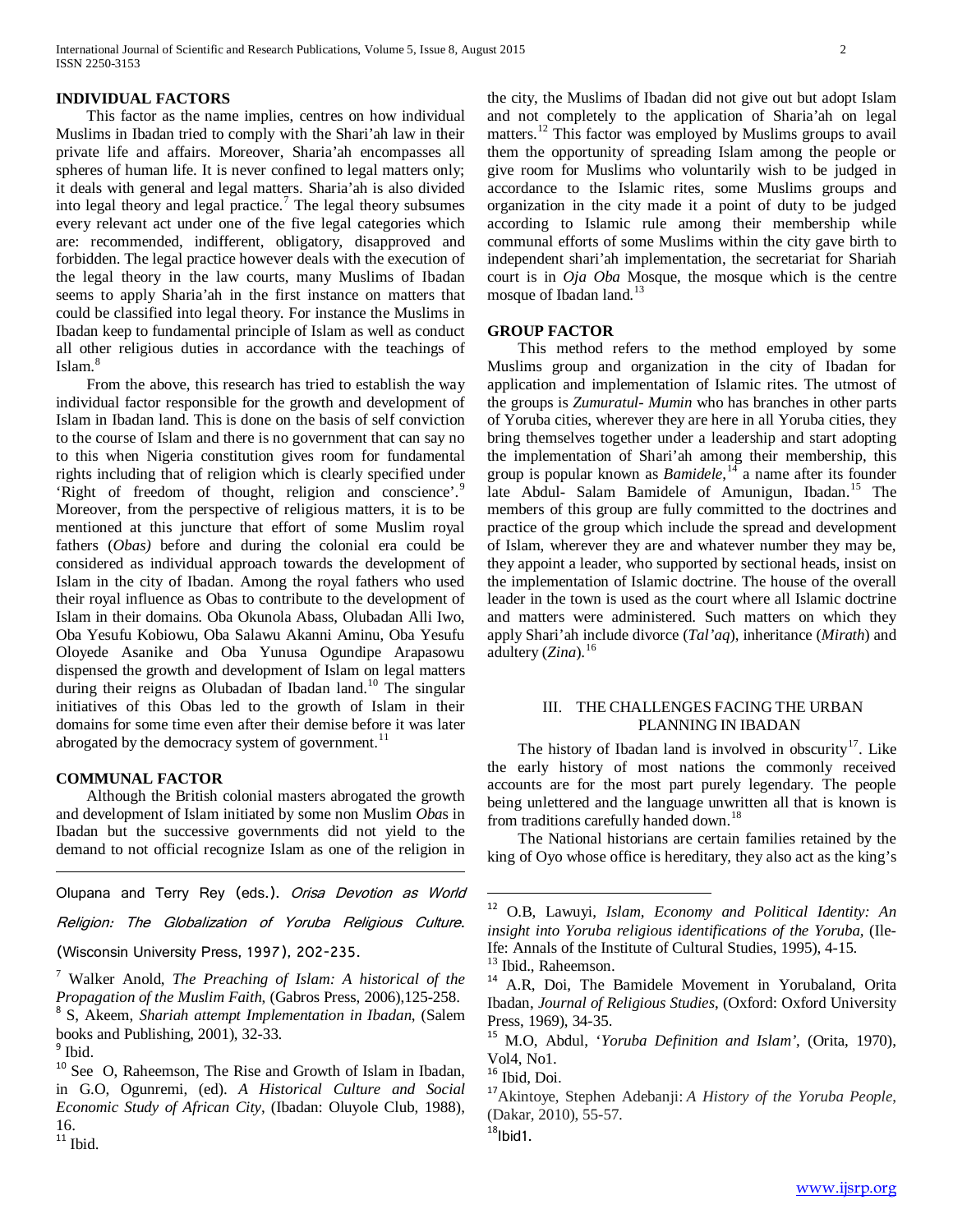bards, drummers, and cymbalists;<sup>19</sup> it is on them we depend as far as possible for any reliable information we now posses; but, as may be expected their accounts often vary in several important particulars. We can do no more than relate the traditions which have been universally accepted.<sup>[20](#page-2-0)</sup> Generally, the model of development adopted at the local level has been the top-bottom approach. This model is predicated upon the assumption that the government knows the problems of the people in the areas to be developed and also that it has the wherewithal to do what needs to be done. Therefore, the beneficiaries are recipients who are expected to do little or nothing to bring development. Consequently, government tries to identify the needs of the people, do the planning and execute the programme, on the other hand, the beneficiaries are expected to receive projects, use them, take care of them in order to elongate their life. In many instance, markets were established outside the town or village settlements requiring some transport to use them. After the completion of the markets, the intended beneficiaries refused to use them. Even in the cities, market traders in Ibadan were forced by the government to occupy newly built markets like street traders at Orita merin were moved to Bodija Market, traders at Old Dugbe market to Alesinloye market and Trailer drivers at Ojoo- end of Lagos- Ibadan express Road to Akinyele. Trailer parks including the resettlement of Old Gbagi traders at multi-million Bola Ige International market after the 1980 Ogunpa flood Disaster.<sup>[21](#page-2-1)</sup>

 For the challenges facing urban planning in Ibadan to be ease, the people of Ibadan must be considered by the beneficiaries as their own. They must not be regarded as alien or external community. Therefore, the beneficiaries or users of the projects must be involved right from the initial stage of the projects that is from project conception, identification, planning to implementation.<sup>[22](#page-2-2)</sup> Local government are however, typical lack many of the skills and expertise which are increasingly required for effective environmental management and urban development planning. For instance, there are shortages of personnel and capabilities in economics, policy analysis, statistics, real estate management, financial management project appraisals, public relations and information. In other cases, the low salaries and poor career prospects of local government make it difficult to attract or keep the appropriately qualified staff.<sup>[23](#page-2-3)</sup> There are further challenges facing the urban planning in Ibadan, these are:

 $19$ Law, Robbin: The Ovo Empire, C. 1960 – C. 1838, (Oxford: Oxford University Press, 1977), 77.

<span id="page-2-0"></span><sup>20</sup>Gorddard, S. 1965. T*own-Farm relationship in Yorubaland* :

A case study from Oyo , Africa, 35: 334-52

<span id="page-2-4"></span><span id="page-2-1"></span> $21$  Nelson, Olayeye, *Planning the Productive City of Ibadan*,

<span id="page-2-5"></span>(New Jersey: Press/Doubleday, 2009), 142-148.

<span id="page-2-6"></span>Bargaining. Journal of Rural Studies, 5 (4), (1989). 325-

<span id="page-2-7"></span> $\overline{a}$ 

<span id="page-2-3"></span> $23$  Ibid.

# IV. HOSTILE ENVIRONMENTAL FOR INDUSTRIAL **GROWTH**

 Industrial local incentives fiscal and non- fiscal offered in the context of growth- pole strategies are often not enough to attract industries away from big to smaller cities. Business wishing to operate in both the cities and the rural areas face many constraints, including poor government infrastructure, particularly road network and electricity supply, inadequate physical security, corruption, weak enforcement agencies and contracts, also the high cost of finance. $24$  These factors have deterred foreign entrepreneurs from investing in Ibadan and in Nigeria as a whole and induced many Nigerians to take their capital and skills abroad. Government are often unwilling to take in decentralizing its activities to secondary towns outside the major urban areas. $25$  This becomes even more significant when it is called that in many sub- Saharan countries the public sector accounts for the larger proportion of the total number of people employed in the formal sector.

 Larger private- sector manufacturers are more interested in the distribution or marketing of their products in smaller towns rather than settling up manufacturing enterprises in such towns. Apart from the decentralization of manufacturing industry to smaller towns, this preference of larger firms also poses stiff competition to small- scale and informal industries based in the smaller towns, the goods of which cannot in term of quality compete with those markets from large towns.

# V. INEFFICIENT SERVICE DELIVERY SERVICE

 Due to the poor state of infrastructure, individuals and communities in many cities and towns, most especially in secondary cities, have had to adopt the system of range survival strategies. Most of these strategies have been devised in the context of what *Goran Hyden* has termed the 'economy of affection<sup>'[26](#page-2-6)</sup>. The more significant of these strategies have concluded the following:

- (a) Because of the inability of urban local authorities to provide sufficient and affordable housing, and because of the inappropriate infrastructure and building standards, the majority or urban low- income residents in sub- Saharan Africa have had to provide their own housing within unplanned or squatter settlements.
- (b) As a result of both the increasing inaccessibility and unreliability of existing piped- water – supply and waterborne-sewage systems, communities and individuals in many urban areas have been forced to

 $\overline{a}$ 

Country Planning, (London: Estates Gazette, 1991), 49-53.

G, Hyden,, Delivering Local/Municipal Services Contribution, (USA: Washington, D. C. Liberty Press, 1983), 17-19.

<span id="page-2-2"></span> $22$  Makinde, G. T. Rural Land Use Planning Decisions by

<sup>335.</sup>

 $^{24}$  Ibid.

 $25$  B, Kunle, Lewis, Principles and Practice of Town and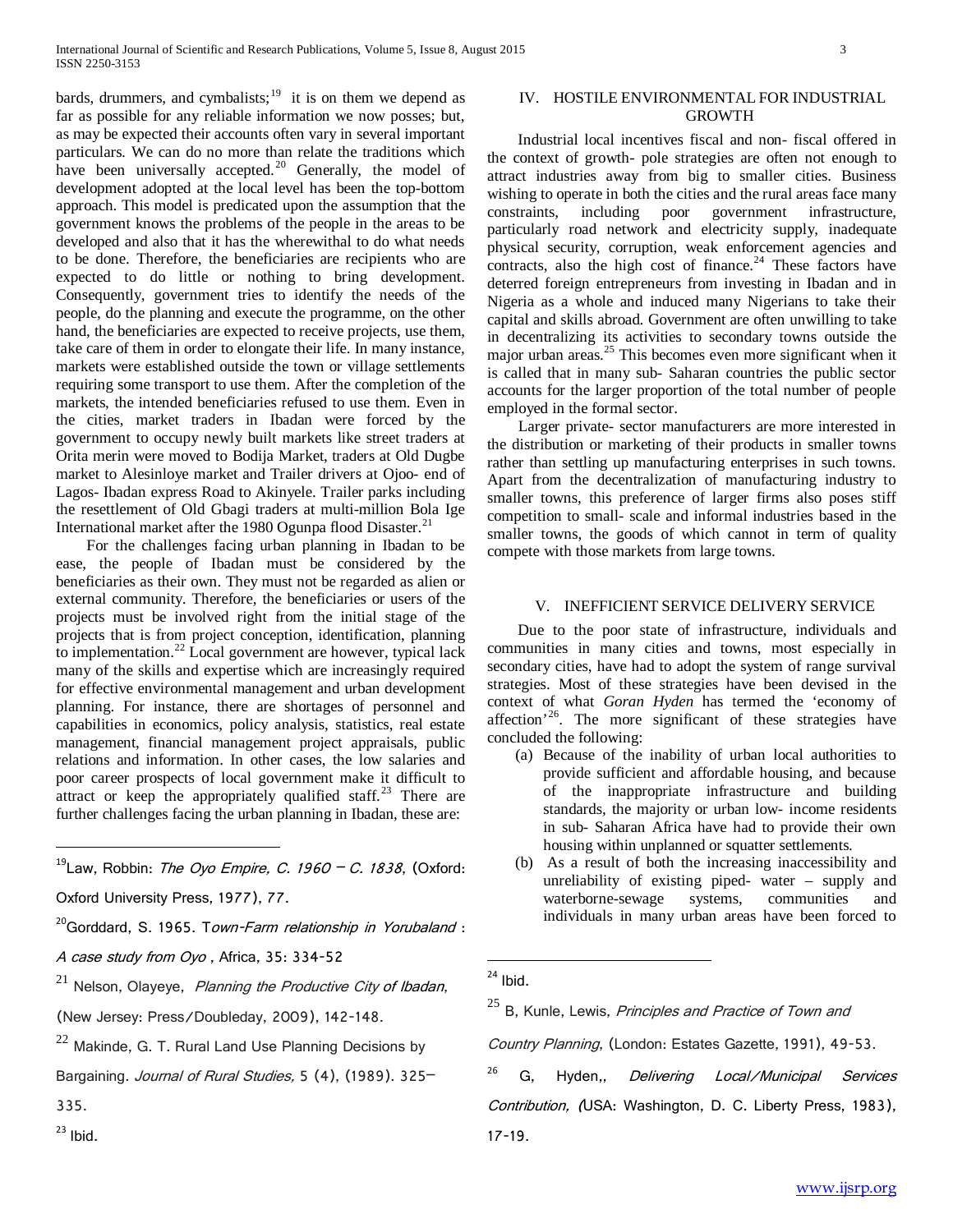develop and fund their own infrastructure added as high times higher than piped water system.

(c) Failure in the coverage and quality of service reflect, in part, aggregate resources constraints. The ability of an economy to provide convenient, the reliable urban service in Ibadan is constrained by the demands of other fundamental needs such as food, clothing, basic shelter and security in extremely poor city. According to *Dillinger*. In the absence of conventional service delivery system, household commonly resort to more expensive alternative sources.<sup>[27](#page-2-7)</sup>

## VI. DEFICIENT LAND INFORMATION SYSTEM

 The theory and application of the Geographic Information System (GIS) and Land Information System (LIS) should be integrated into the development and management of the cities.<sup>[28](#page-3-0)</sup> This will afford the managers and policy makers' i.e the government the opportunities to identify areas of priority in infrastructure needs. GIS is a veritable tool in the management of infrastructure in urban areas and in efficient land administration.[29](#page-3-1) The commendable pioneering example of the Federal Capital Development Territory in this respect has been emulated by other states in Nigeria such as Enugu, Abia, Delta and Lagos, while the Federal Ministry of Environment, Housing and Urban Development has advanced with its comparable project.<sup>[30](#page-3-2)</sup>

#### VII. POVERTY AND INEQUALITY

 Despite availability of natural resources, not all the Nigerian people enjoy the same chance of prosperity. Past government in Nigeria since independence in  $1960$ ,  $31$  instead of focusing on the delivery of essential public services, assumed control of major resources of national income. In the process, corruption is thrived in public offices and services which gain a strong foothold in the society.<sup>[32](#page-3-4)</sup> Consequently, there is lack of basic amenities such as clean water, education and health care services. Poor people have

 $27$  O. Dillenger, The New Vision of the Local Governance,

<span id="page-3-10"></span><span id="page-3-5"></span><span id="page-3-0"></span><sup>28</sup> Hall, Peter, The Cities of Tomorrow. (UK: Blackwell

<span id="page-3-6"></span>Publishing, 2008), 13–141

<span id="page-3-1"></span> $29$  Ibid.

 $\overline{a}$ 

<span id="page-3-7"></span><span id="page-3-2"></span> $30$  Alani, Philips, Planning Futures: New Directions for

<span id="page-3-8"></span>Planning Theory in Nigeria, (Rutledge Press, 2002), 20-25.

<span id="page-3-9"></span><span id="page-3-3"></span><sup>31</sup> John Olaniyi, "*Public Participation and the Art of* Governance," Environment and Planning B: Planning and

Design, (2001), vol. 28, no. 2, 219–241.

<span id="page-3-4"></span> $32$  Ibid.

no assets such as land, tools, credit and supportive networks of friends and family. Another dimension of the poverty is lack of income, including food, shelter, clothing and empowerment, the political power, confidence and dignity. Slum in cities is a result of absence of basic facilities such as secured land tenure policy, educational facilities, electricity, water, and income generating business activities.<sup>[33](#page-3-5)</sup> Overcrowding is common in the city centre of Ibadan where rent is very low as a result of available poor housing facilities (lack of toilets, no pipe borne water, poor ventilation and so on).<sup>[34](#page-3-6)</sup> The occupation of hillsides and floods planes is a result of poverty level in the urban are with damaging consequence. Absence of refuse dumps is responsible for heaps of refuse along the major roads and river channels in Ibadan.<sup>[35](#page-3-7)</sup>

# VIII. THE STRATEGIES TO RESOLVETHE CHALLENGES FACING THE URBAN PLANNING IN IBADAN

 During the 1970s and 1980s and even the recent moment, the World Bank's urban development projects in different parts of the world and Nigeria in particular, shows that condition for urban residents, including the poor, could be improved significantly and cost- effectively.<sup>[36](#page-3-8)</sup> While all these efforts brought benefits, however, they have suffered a failure to recognize that strategies to resolve the challenges facing urban planning and development requires an approach that is even more integrated across the physical environment, infrastructure amenities, finance,  $37$  education and social amenities. If government is to resolve the challenges facing the urban planning, there must be sustainable and functional in the following factors:

# IX. ADOPTION OF STRATEGIC PLANNING APPROACH

 The government's commitment to improve the living conditions of the citizenry should be aimed at ensuring the living standard for the poor that permits them to share the resources of the society. This goal requires participatory, a gender-sensitive planning for meeting priority needs of the local communities.<sup>[38](#page-3-4)</sup>

 $33$  Ibid

 $\overline{a}$ 

 $34$  Nelson, Olayeye, Planning the Productive City of Ibadan,

(New Jersey: Doubleday Press, 2009), 16-19.

 $35$  Ibid.

<sup>36</sup> F.L Wright, Broad Acre city concept, (IBRD/World Bank

1818 H Street, N. W. Washington, D.C,1995)

<sup>37</sup> Wole, David, "*Managing Metropolises by Negotiating Mega-*

Urban Growth", (Pergamon Press, 2013), 59.

<sup>(</sup>United State of America: Connel Publications, 1993), 112.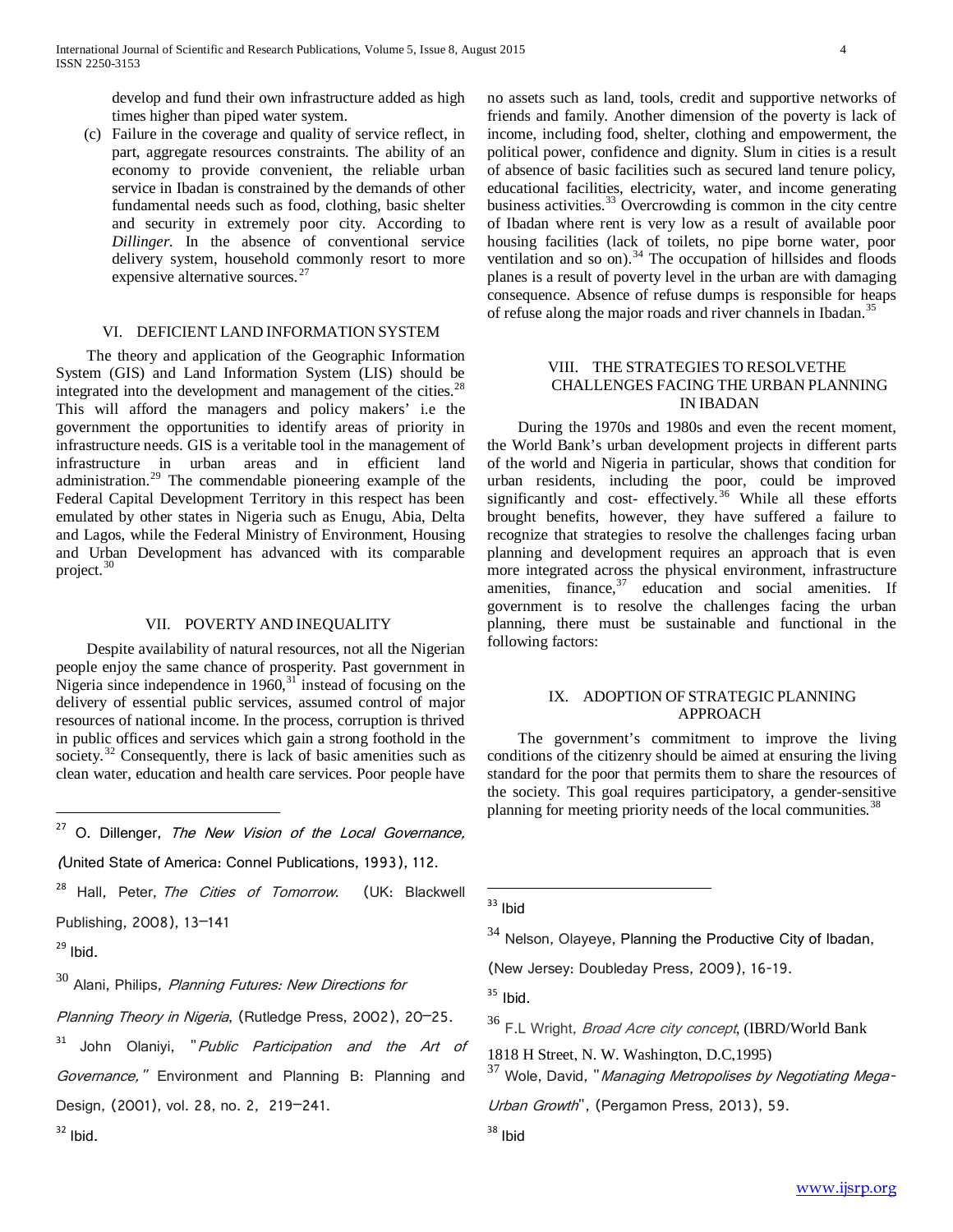The local or grassroots agenda  $(LGA)^{39}$  $(LGA)^{39}$  $(LGA)^{39}$  called 'strategic Action' describes the city development strategy for improving the living condition of the citizenry as a document containing the plan for reducing urban and rural poverty, agenda inequality, creating a healthy urban environment,<sup>[40](#page-4-0)</sup> enhancing personal security (i.e. minimizing the risk of crime, violence, traffic accidents, and natural disasters) and natural disasters) and making cultural and recreational amenities available to all. Without some form of strategic planning vision and mechanism, it is extremely difficult for government to deal with their grassroots development and environmental problems, many of which are structural and long term in nature, equally, it is difficult to efficiently utilize capital investments (especially in the public sector) unless there is an over-all strategic framework $41$  into which they can be organized.

In pursuance of this government agenda, Egbeda local government in Ibadan $42$  should be able its efforts towards delivery of services critical to the poor by providing: microcredits; access to affordable housing, basic infrastructure (such as health care, good road network, drinkable water and rural electricity), public transport, community centres; and programme for youths street children and the homeless.<sup>[43](#page-4-3)</sup>

# X. SUBSTAINABLE GOVERNMENT FINANCIAL BASE

 The budget process is the core of the system of fiscal administration because that is where the broad financial policies and programmes of the government are developed especially the local government and the size of government is established,<sup>[44](#page-4-4)</sup> with other functions contribution to it operation.

The budget process is a recurring cycle in which:

- 1- The Chief Executive Chairman of the local or grass root government with the operating agencies develops a service plan to respond to the conditions anticipated in the upcoming year of the administration
- 2- The appropriate legislative body reviews the plan and adopts a programme response based on the plan to help the administration
- 3- The administration puts the adopted programme into effect in other to make government to have positive impact on the citizenry.

<span id="page-4-6"></span> $\overline{a}$ 

<span id="page-4-4"></span> $44$  Ibid.

4- An external review body audits and evaluates the executed programmes and reports its findings to the legislative body, or the Executive Governor of the state and the citizenry.

 Government therefore must observe the fundamental of sound local government finance which include rational inter government assignment of functions as well as:

- a- **Prudent expenditure management**, that is, capital and recurrent budgeting and investment selection practices including management of assets of the local government such as real estates.
- b- **Equitable intergovernmental transfer:** that is predictable and consistent with 'hard budget' incentives and promotes appropriate incentives.
- c- **Revenue mobilization and cost recovery:** that is through the use of suitable licenses, fees and charges, property and other local taxation.
- **Sound financial administration:** this including general accepted accounting, auditing, disclosure of asset and liquidity management, procurement and payment procedures. Transparent and efficient management of expenditures, revenue and municipal assets, public disclosure and audited.
- e- **Access to credit:** based on a legal and regulatory framework that allows flexible collateralization for Bank loans, local enterprises micro financing scheme and access to capital markets by the local government for viable projects.

 Changes in national economic system and the unpredictable intergovernmental transfer are fundamental altering the ways in which local government's investments and services are financed. Complicating these changes is a continuing lack of clarity and inadequacies about sources of local government finance, usually due to inadequate decentralization of financial powers and taxation authority.

# XI. LOCAL ECONOMIC EMPOWERMENT AND DEVELOPMENT STRATEGY (LEEDS)

 The continued growth of Ibadan metropolitan and the surrounding serves as the national and regional growth of economic, technological and cultural creativity and human development.<sup>[45](#page-4-5)</sup> Transportation and communication systems permit individuals from the surrounding local government areas and rural communities to enjoy the benefits of the metropolitan areas actually to live in urban planned centre except by choice.<sup>[46](#page-4-4)</sup> Although, many affluent sub-urban residents have abandoned urban areas, urban population continue to grow due largely to the influx of many poor, unskilled and uneducated individuals who

still view cities as a base upon which to build their lives and earn

Inquiry into Selected Problems of Design in the Urbanized

Landscape, (Shortlight Press, 1998), 88.

<sup>&</sup>lt;sup>39</sup> John Olaniyi, "Public Participation and the Art of Governance," Environment and Planning Planning and Design, (2001), vol. 28, no. 2, pp. 219–241

<span id="page-4-0"></span> $40$  Ibid.

<span id="page-4-1"></span> $41$  Ibid.

<span id="page-4-5"></span><span id="page-4-2"></span> $42$  S. Famavowa, The Practice of Local Government Planning,

<sup>(</sup>Intl City County Management Books, 2000), 131-138.

<span id="page-4-3"></span> $43$  Ibid.

<sup>&</sup>lt;sup>45</sup> Christopher Alabi, Man-Made Urban: Chaos or Control?: An

 $46$  Ibid.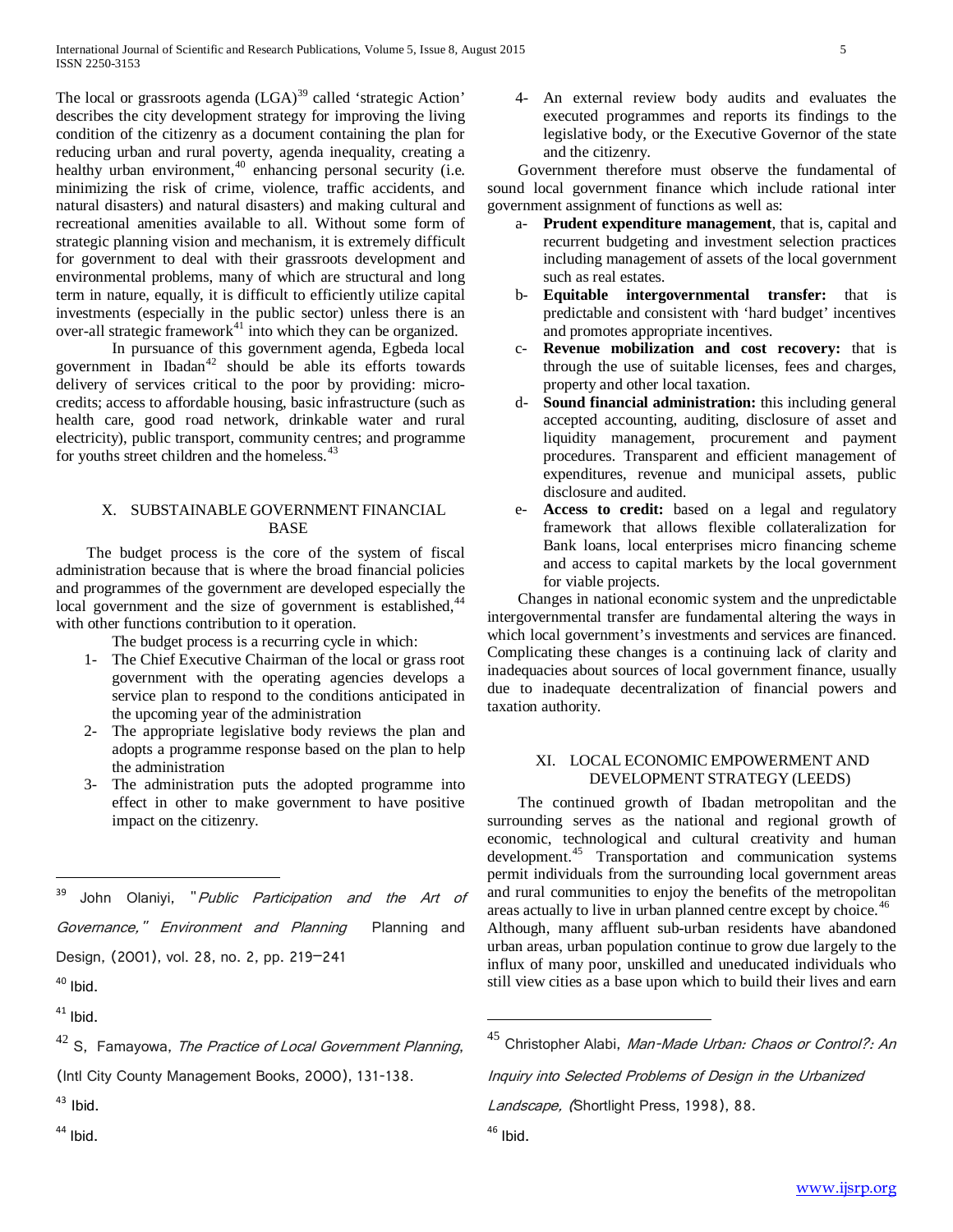their daily incomes. The series of urban planning development activities contribute to economic of the metropolitan area by allowing increasing returns to land, labour and capital. This savings, investments and wealth accumulation (through real estate, productive and infrastructure amenities and so on) become concentrated in the urban areas of Ibadan land. Urban and town planning workers are more productive in large urban areas (the metropolis).<sup>[47](#page-4-6)</sup> Because there are more opportunities to match skills to jobs and to use additional money inputs, however, bad management can impede labour mobility. Therefore, it is important to stress that synergy between the rural and urban economics is a particular important channel through which growing urban areas contribute to national and regional development.<sup>[48](#page-5-0)</sup> Urban and rural areas are interdependent markets linked by exchanges of people, goods, services, capital, social transaction and information technology that benefit residents in both locations. For instance, ensuring the food security of urban population may require deliberate policy attention, since urban consumers depend more heavily on a marketed food surplus than do rural residents' policy.[49](#page-5-1)

 Local Economic Empowerment and Development Strategy (LEEDS) will therefore, provide the opportunity for government especially the local level, the private sector, non-profit sectors, the local community economy. The aim of this strategy is to enhance competitiveness and thus encourage sustainable growth that is inclusive. Ideally, the development of LEEDS strategy should be integral part of the broader strategy planning of the local and state governments. Sound local Economic Development strategy planning ensures that priority issues are well targeted.<sup>[50](#page-5-2)</sup> The economic empowerment of people is one of the foundations on which sustainable human development must be built.<sup>[51](#page-5-3)</sup> Together with political and social empowerment, it is the current and only means of not only alleviating poverty in the short run and eradicating it in the long run. Furthermore, the people have to be economically empowered in order to change their values, their attitudes to work and their savings and investment habits. Empowering the people economically will enhance their sense of human dignity and their perception of citizenship and self- reliance. Economic empowerment requires the satisfaction of three conditions, that is, availability, access and equality of opportunity.<sup>[52](#page-5-4)</sup> The citizenry must have equally

Tayo, N, Urban Planning Theory in Nigeria since 1945,

(Sage Press, 2007), P159

<span id="page-5-5"></span><span id="page-5-0"></span><sup>48</sup> Ibid.

<span id="page-5-8"></span><span id="page-5-6"></span><span id="page-5-1"></span><sup>49</sup> Wole, David, "*Managing Metropolises by Negotiating Mega-*Urban Growth", (Pergamum Press, 2013), 28-30.

<span id="page-5-7"></span><span id="page-5-2"></span><sup>50</sup> F. Oredotun, "Planning and Social Control: Exploring the Dark Side," Journal of Planning Literature, (1998), vol. 12,

p. 395–406.

- <span id="page-5-3"></span> $51$  Ibid.
- <span id="page-5-4"></span><sup>52</sup> Ibid.

access to available productive resources such as technology, Capital and Land as well consumable goods and services, to ensure accessibility to the resources, there is the need to provide income generating opportunities to the poor.

 In order to achieve sustainable economic empowerment of the people, there must be establishment of community development institution (CDI), most especially, indigenous NGO's and civil society institutions promoting self-help programmes. This will enable the use of direct community labour on a voluntary basis for the provision and fostering of greater mass participation in decision making, formulation of policy, monitoring and execution of community and urban projects.<sup>[53](#page-5-5)</sup>

#### XII. GOOD GOVERNANCE AND MANAGEMENT

 Improving the living condition of citizenry of the local government in the urban and rural settlements places big demands on good governance and management of the local government. Good government implies inclusion and representation of all groups in urban society and entails accountability, integrity and transparency of local government.<sup>[54](#page-5-6)</sup> Local government institutions should be sensitive to the needs of the poor and disadvantaged residents of the local government area and the gender differences in service requirement. Good governance entails broad participation of all groups in urban governance through both formal and informal channels and institutions. It is the sum of the many ways in which individuals and institution, both public and private, participate in the planning and management of the common affairs of the city of local government areas. Therefore, local government should provide incentives by all groups in urban governance for effecting urban planning and development. This means local government should develop a strong capacity to ensure the delivery of services through a variety of mechanism and there should be public access to information about government decision making and actions.<sup>[55](#page-5-7)</sup>

 Good urban governance is not just about providing a range of local services but also about preserving the life and liberty of residents, creating space for democratic participation and civic dialogue, supporting market-led and environmentally sustainable local development and facilitating outcomes that enrich the quality of life of residents. A framework for urban governance

53 Hall. Peter. The Cities of Tomorrow, (UK: Blackwell

Publishing, 2008), 13–141.

<sup>54</sup> S. Famayowa, *The Practice of Local Government* 

Planning, (Intl City County Management, 2001), 131-138.

 $55$  D.F, Mazziotti, The Underlying Assumptions of Advocacy

Planning: Pluralism and Reform. In C. Paris (Ed.), Critical

Readings in Planning Theory, (New York: Pergamon Press,

1982), 207–227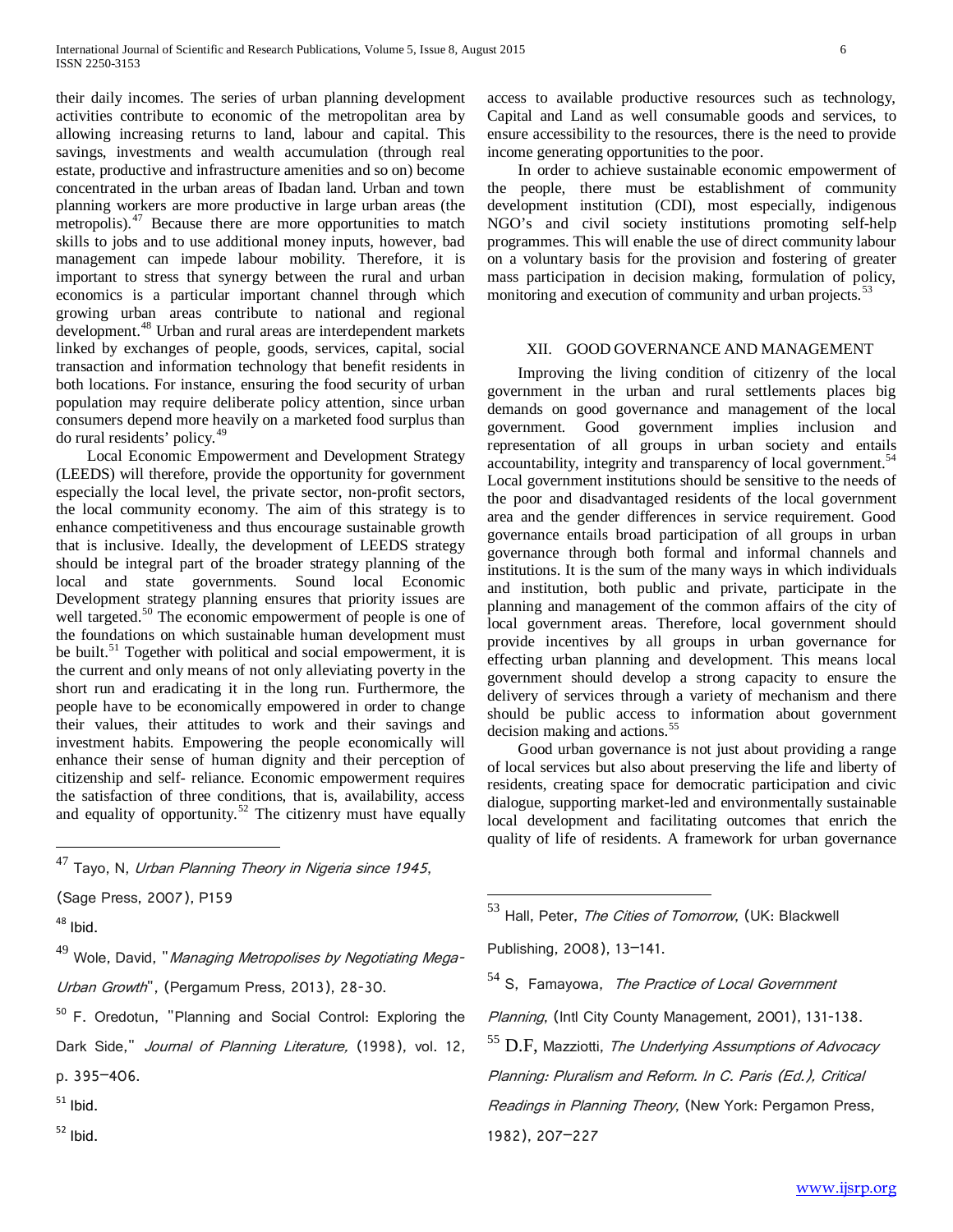should embody three principles for good governance.<sup>[56](#page-5-8)</sup> It should be responsive, it should be responsible, and it should be accountable.

# **(1) responsive governance**

 This principle expects the government to do right things, that is, to deliver services, consistent with citizen needs.

#### **(2) responsible governance**

 The government should also do it right, that is manage its fiscal resources prudently, it should earn the trust of residents by working better and costing less and by managing fiscal and social risks for the community. For instance, Egbeda local government of Ibadan should strive hard to improve the quality and quantity way of governance and must manage access to public services. To do this, it needs to be benchmarking its performance with the best performing local government in Ibadan and environs.

#### **(3) Accountable governance**

 A local government should be able to account to its electorate. It should adhere to appreciate safeguards to ensure that it serves the public interest with integrity. Legal and institutional reforms may be needed to enable local governments to deal with accountability between elections, reforms such as a citizen's charter and a provision for recall of public officers.<sup>[57](#page-6-0)</sup>

 There is an awareness of the proposed procurement and fiscal responsibility bill before the Oyo state house of assembly at Secretariat, Agodi in Ibadan.<sup>[58](#page-6-1)</sup> This is a very good initiative from the state government. Lack of accountability is linked to the problems of transparency in which there us a large degree of participation of identified stakeholders. Transparency and accountability can be fostered through regularly organized open consultations of citizens on financial matters and other important issues and through creating public feedback mechanism such as city consultative forum, village or town hall forum, hotlines, establishing complaint offices, Radio and television programmes and so on. At the level of officials, both elected and appointed, there is need to promote an ethnic of public service, establish codes of conduct and provide for regular disclosure of assets. All this will, of course, be facilitated where administrative and procedural incentives for corruption have been removed, local taxation system simplified and administrative discretion in the processing of permits and licenses is reduced.<sup>[59](#page-6-2)</sup>

# XIII. PUBLIC- PRIVATE PARTNERSHIP (PPP)

 The decline in local government service delivery is evidenced by inadequate resource allocation, low revenue collection, low service coverage, mismanagement, lack of transparency and accountability, corruption. The option to address these problems is for the local government to form partnership with the private sectors.

 The public-private partnership in public service delivery cannot be overemphasized. It is an arrangement whereby, the private sector harshness it's financial and managerial resources to provide social amenities and infrastructure on behalf of the local government.

Public-private partnership can take many forms such as:

- (1) The private contractor or service provider operates the facility for a fee while the local government retains responsibility for capital costs.
- (2) The private sector leases or purchases the facility from the local government, operates the facilities and charges user fees.
- (3) The private sector builds or develops a new facility, or enlarges or renovates an existing facility for example, shopping complex, fishpond, market, or housing units and then operates for a number of years.
- (4) The private sector under (B.O.T) agree to (build the needed infrastructure),(operates the facility for some specified period of time) and then (transfer to the local government)
- (5) The private sector under (B.O) contract (Build and Operate) the facility and is responsible for capital financing while local government regulates and controls the operation.
- (6) The private sector builds the infrastructure and then transfers ownership to the public sector. Public-private partnership provides some advantages. In addition to provide a source of capital, they enable the public sector to draw on private sector expertise. Private sector involvement tends to leads to more innovative and efficient operations than if public sector provides the services on its own.

# XIV. ACCESS TO AFFORDABLE HOUSING

 Access to cheap land for various uses is very vital to the local economic development and the government can only empower the citizenry by providing land for housing, recreation to promote local enterprises, shops and motor parks. It is the responsibility of the government at the state and local level to provide services plots, office or shopping complexes and housing estates to meet the increasing demand, reduce high rent and strengthen security of tenure, for instance, the existing stock of government schemes at Agodi, Mokola layouts, Alaalubosa, Ring road layout, Lagos-bye pass layout and the recent Sabo high class housing estate all in Ibadan are not enough for a population of over three million living within Ibadan metropolitan area.<sup>[60](#page-6-3)</sup>

C, Oren, "Re-engaging Planning Theory? Towards South-Eastern Perspectives," Planning Theory, vol. 5, no. (2006), 211–222.

<span id="page-6-0"></span> $57$  M, Wachs, Reflection on the Planning Process. In S. Haden, & G.Guliano (Eds), *The Geography of Urban Transportation,* (The

<span id="page-6-4"></span><span id="page-6-3"></span><span id="page-6-1"></span><sup>&</sup>lt;sup>58</sup> Aaron, Philips, *Planning the Future of Southwestern Cities of Nigeria*, (Gold Press, 2002), 12. <sup>59</sup> Ibid. M, Wachs.

<span id="page-6-2"></span>

<sup>60</sup> A.L, Mobogunje, '*Ibadan-Black Metropolis'*, (Nigeria Magazine, 1971), 68: 15-26.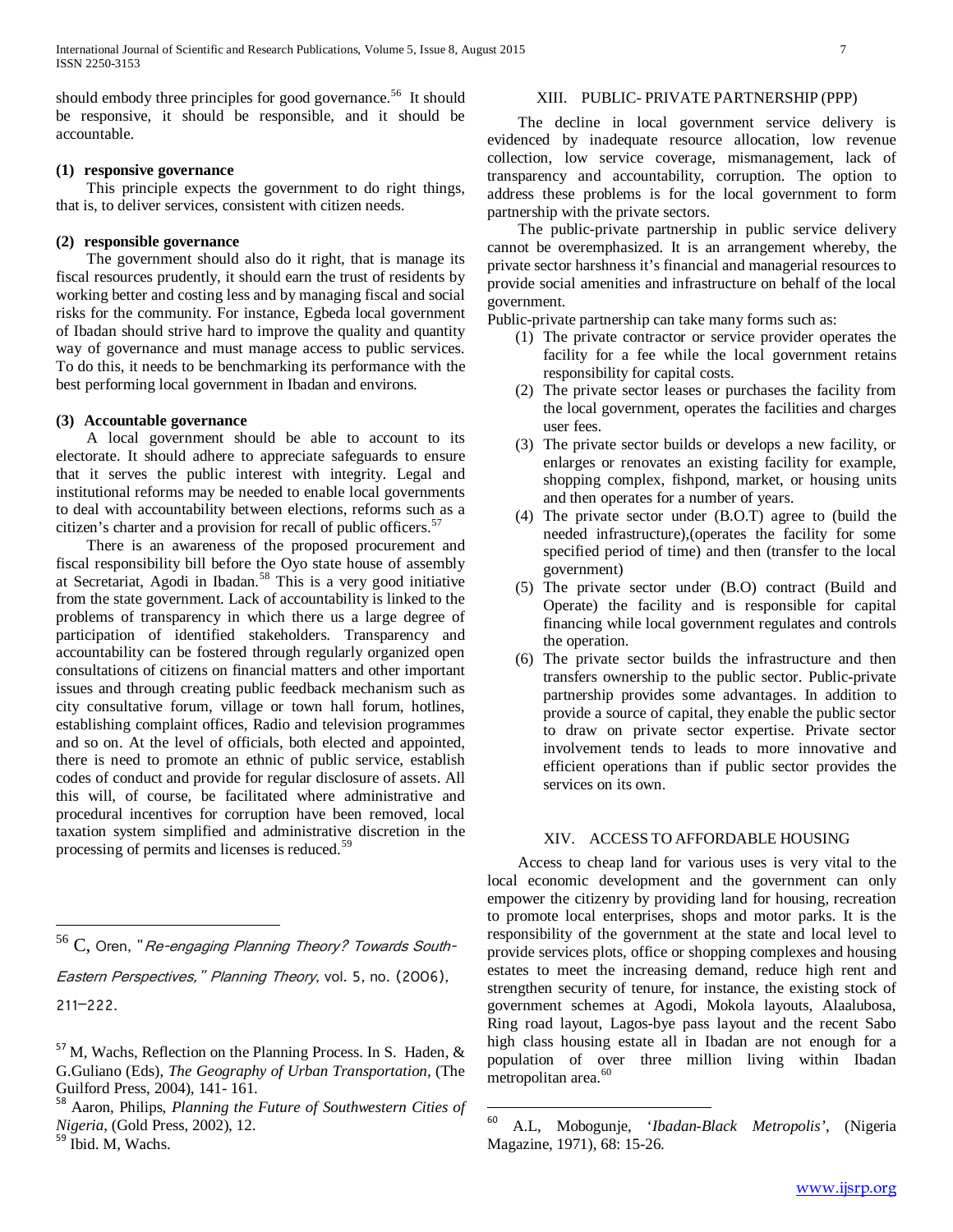#### XV. PUBLIC SQUARES AND GREEN AREAS IN THE NEIGHBOURHOOD

 We need to have places where people can be together, where we can linger of we feel so inclined, where we can enjoy the day or night partake of the feelings of the community. This promotes communal bonding among city residents and infuses the social content into city life, this is been achieved in Abuja in the development of green areas, neighbourhood parks, recreational posts and relaxation spots complemented by catteries and bars. Evidently, this has stemmed the exodus of residents from Abuja at weekend and extended social and business activities. Trees and gardens save power and money, gives pleasure to people as well as living space to animal and birds. Tress ameliorates temperature extremes. They provide much needed shade in hot, sunny weather and their transpiration helps balance local temperature<sup> $61$ </sup>. This idea has long been advocated by F.L Wright in his Broad Acre city concept.

# XVI. PROVISION OF FARMS WITHIN CITY LIMIT

 The farther food is been grown from the town, the more it costs to transport into the city and normally the worse it is in terms of freshness and taste. Local farming means less promotes commercial organic farming, reduces stress on the earth and minimized dependence on petroleum and petroleum products. Shorter transport time means food can ripen longer naturally, so it tastes better and is more nutritious. The necessity to fit farms into numerous smaller spaces in town means fewer, big agribusiness operations thriving on economics of scale. Instead you have a greater number of small producers resulting in a greater variety of food, more accommodation for local tastes and more competition resulting in better products, services and lower prices, ceteris paribus.

#### XVII. CONNECTIVITY AND NETWORKING OF CITIES

 Cities should be developed such that there are interconnected through networks of culture, economics, trade or history. For example, Singapore and London are economically linked via stock market. Connection means linking cities with cities, but also linking a city to its surroundings. Most cities are not self-sufficient and rely on produce from their surroundings. They need trade links and other connections for economic viability. Looking at network it becomes possible to explain whether a city is developing or not. People are attracted to a particular city because of access to certain networks. The Nigerian Institution of Estate Surveyors and Valuers (NIEVS) moved its national security to Abuja partly because of the enhanced access to government and other organizations including anticipated network. Bank and other financial institution are attracted to big cities such as Lagos, Port Hacourt, Calabar, Kano and Kaduna because of the network of activities there networking creates business and social links and increases

<span id="page-7-0"></span> $\overline{a}$ 

the creation of new possibilities within cities.<sup>[62](#page-7-0)</sup> The future of Nigerian cities depends on the management of the economy and politics. Poor management promotes deterioration of urban living conditions. Urban poverty results because the federal, states and local governments do not plan adequately for population increase and fail to provide the required infrastructure, services and jobs. Consider the excruciation traffic congestion along the Victoria Island Lekki Peninsula corridor owning to poor roads and allied infrastructure whereas the government had every indication of the impending explosion in development along that axis which is easily the faster-growing belt in the whole Africa.<sup>[63](#page-7-1)</sup>

#### XVIII. CONCLUSION

 The administrative and legal structure put in place in Ibadan by the government leaves no one in doubt as to its awareness of the need plan. Attempt has been made at all level to tackle the problem created by the past and present growth and development process within various communities in Ibadan in accordance to Islamic principle. Town planning were created by the Federal and State government ministries, while local planning authorities were also established at the grass root level by the state government, several planning related bodies are also set up in Ibadan including the NGOs, these bodies have the responsibility to effectiveness plan and the towns, regions, places of worship, schools and so on, yet urban planning and socio- economic development activities in Ibadan have remained uncoordinated, further exacerbating cumulative urbanization problems and challenges being experienced and the Islamic principle has not been deeply maintained in Ibadan metropolitan area.

#### **REFERENCES**

- [1] O, E, Aluko, 'Gender and Poverty Alleviation in Nigeria', In: Nigeria Institute of Town Planners (eds) The Role of Physical Planning and Development in Poverty Alleviation, (Lagos: Concept Publications Limited, 2000), 10-17.
- [2] F.L, Wright, Broad Acre city concept, (World Bank : W. Washington, D. C. 1995).
- [3] A.L, Mobogunje, 'Ibadan-Black Metropolis', (Nigeria Magazine, 1971), 68: 15-26.
- [4] M, Wachs, Reflection on the Planning Process. In S. Haden, & G.Guliano (Eds), The Geography of Urban Transportation, (The Guilford Press, 2004), 141- 161.
- [5] Aaron, Philips, Planning the Future of Southwestern Cities of Nigeria, (Gold Press, 2002), 12.
- [6] D.F, Mazziotti, The Underlying Assumptions of Advocacy Planning: Pluralism and Reform. In C. Paris (Ed.), Critical Readings in Planning Theory, (New York: Pergamon Press, 1982), 207–227.
- [7] C, Oren, "Re-engaging Planning Theory? Towards South-Eastern Perspectives," Planning Theory, vol. 5, no. (2006), 211–222.
- [8] Hall, Peter, The Cities of Tomorrow, (UK: Blackwell Publishing, 2008), 130–141.
- [9] S, Famayowa, The Practice of Local Government Planning, (Intl City County Management, 2001), 131-138.

 <sup>62</sup> O, E, Aluko, 'Gender and Poverty Alleviation in Nigeria', In: Nigeria Institute of Town Planners (eds) *The Role of Physical Planning and Development in Poverty Alleviation,* (Lagos: Concept Publications Limited, 2000), 10-17. <sup>63</sup> Ibid.

<span id="page-7-1"></span> ${}^{61}$ F.L, Wright, *Broad Acre city concept,* (World Bank : W. Washington, D. C. 1995).